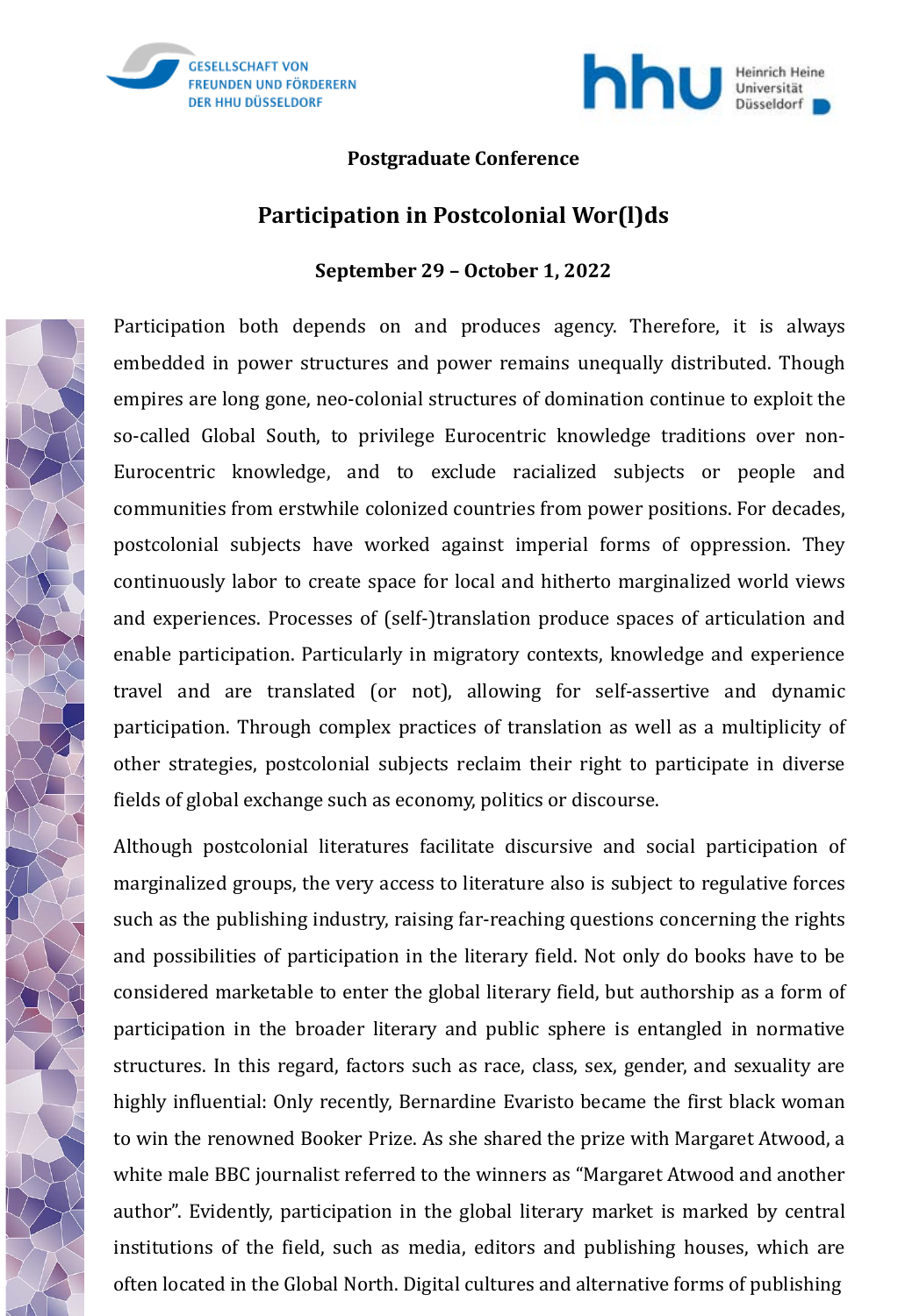offer platforms for participation from postcolonial cultures.

In addition to the field of literature, other areas of social and discursive participation are also being reclaimed by postcolonial agents. Among these, systems of education are particularly relevant because they build on ways of looking at and understanding the world. In this regard, longstanding Eurocentric bias often maintains narrow concepts of education, which privilege educational systems in place in hegemonically progressoriented societies (cf. Pirker, Hericks, and Mbali 2020). This raises important questions: How are participation and education interrelated? What counts as education from a hegemonic point of view and which discourses participate in the system of education? How does contemporary education foster participation of the postcolonial and how can postcolonial knowledge and knowledge of the postcolonial enter classrooms (cf. Lütge and Stein 2017)? In what ways does academia itself enable or foreclose participation of postcolonial scholars (cf. Bromley 2020)? And finally, which parameters regulate participation in and through education in a world shaped by colonial and neo-colonial legacies and entanglements?

All of these and many related issues are addressed by the conference. With a confirmed keynote by Dr. Malaka Shwaikh, University of St Andrews, and a reading by Elizabeth Chakrabarty, the conference generates wide-ranging opportunities for exchange. Additionally, a workshop on how to publish a dissertation with Dr. Lena Mattheis, University of Surrey, will be a very productive feature of the conference.

We invite contributions touching on but not limited to the following topics:

- historical forms of participation in colonial and postcolonial contexts
- postcolonial epistemologies and genesis of knowledge and meaning as forms of participation
- further factors shaping participation of marginalized groups, such as race, class, sex, gender, sexuality, dis-/ability
- access to education
- postcolonial education in the classroom and the university
- interrogations of progress as underlying normative value modelling participation
- translation of epistemologies into other knowledge systems and participation in and through translation
- participation in the global book market and factors shaping the literary publishing industry
- digital cultures as possibilities for non-hierarchical participation

in postcolonial literatures, languages and cultures.